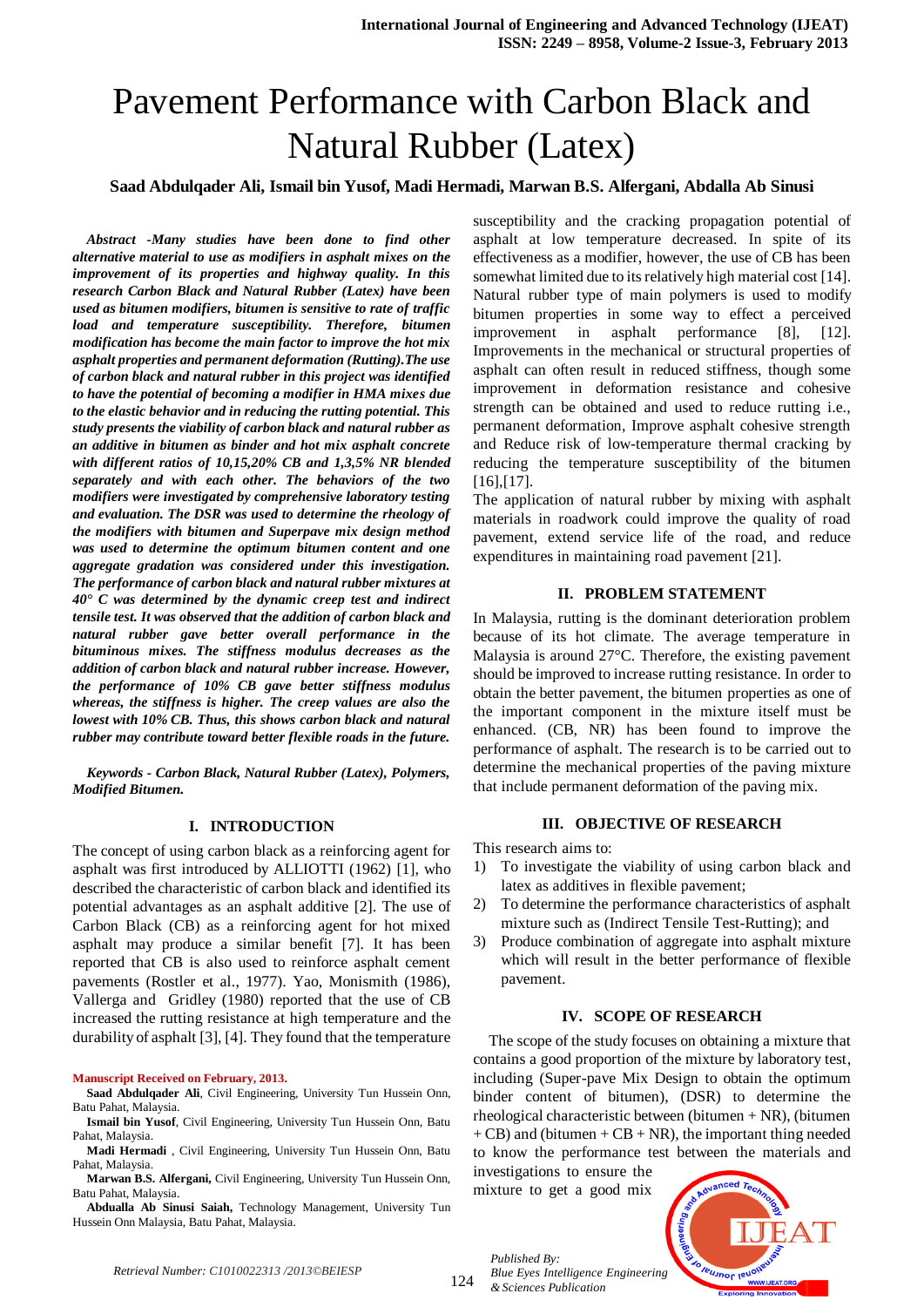which has a high quality [18].

# **V. SIGNIFICANCE OF THE RESEARCH**

The properties of bitumen are important to ensure satisfactory long term performance, stability and elasticity when designing asphalt layer. Since bitumen is a viscoelastic material, its properties are very sensitive to temperature as well as to the rate of loading. With respect to temperature, the most frequent problems of road pavement are rutting, fatigue cracking and thermal cracking. Besides, bitumen viscosity is a function of its temperature. The study is aimed to increase the durability and rheological properties while increasing the resistance of rutting cracking by the modification of those materials and to ensure the performance of asphalt concrete and this research will reduce the cost of the mixture and get a high quality pavement (road) and reduce the cost of maintenance.

The identification of chemical and physical properties of bitumen after modification is important to determine the changes caused by (CB, NR) on the hot mix asphalt (HMA) performance. It is essential to ensure that (CB, NR) do not much affect the bitumen bind mechanisms with the aggregate particles [19].

# **VI. LITERATURE REVIEW**

# *A. Introduction*

The first use of asphalt pavement was in the nineteenth century, different types of modifiers have been used in an attempt to reduce specific undesirable characteristics of the asphalt paving mixture or to improve the overall performance of the pavement. This study will focus on two types of modifiers and know the behavior of their performance in the mixture.

1) Filler (CB):

- i. Fill voids and therefore reduce optimum asphalt content;
- ii. Meet aggregate gradation specifications;
- iii. Increase stability; and
- iv. Improve the asphalt cement-aggregate bond.
- 2) Polymer (NR):
	- i. Increase HMA stiffness at high service temperatures;
	- ii. Increase HMA elasticity at medium service Temperatures to resist fatigue
	- iii. Cracking; and
	- iv. Decrease HMA stiffness at low temperatures to resist thermal cracking

#### *B. Material characteristic*

Bitumen is a viscoelastic material with suitable mechanical/rheological properties for traditional paving and roofing applications because of its good adhesion properties to aggregates[20], [22].

- Important properties of bitumen are as follows:
- (i) Viscosity
- (ii) Cohesion
- (iii) Adhesion
- (iv) Temperature susceptibility
- (v) Stiffness

# *C. Natural rubber (Latex)*

Natural rubber is sensitive to decomposition and oxygen absorption. It has a molecular weight that is too high to be directly dissolved in the bitumen, and must be partially decomposed and mechanically homogenized [23], [24]. Natural rubber in this research is used to:

- (i) Reducing rutting i.e., permanent deformation.
- (ii) Improve asphalt cohesive strength.
- (iii) Reduce risk of low-temperature thermal cracking by reducing the temperature susceptibility of the bitumen [13], [16].

# *D. Carbon Black*

Carbon Black is defined as an industrial raw material consisting of 95 percent or more of amorphous carbon, and its size is in the order of nanometers, produced under a well-controlled manufacturing process. The use of carbon black is intended to improve rutting resistance, reduce temperature susceptibility, and decrease low temperature cracking [5].

# **VII. RESEARCH METHODOLOGY**

#### *A. Introduction*

The laboratory works can be divided into two stages with bitumen of 80-100 PEN are used in this study.

*(i) Sample preparation (for 1st stage):*

For stage one, Normal bitumen 80-100 PEN will be prepared at  $160\textdegree$ C meanwhile Carbon Black (CB) and  $100\textdegree$ C meanwhile Natural Rubber (NR) added to modified bitumen. (CB) was crushed to fine powder to be easier to mix with bitumen separately and with (NR) and bitumen together. The blending of modifiers and bitumen using manual mixer takes about 25 minutes to mix with CB, 30 minutes to mix with NR.

The numbers of sample required are:

- 1) 1 sample of normal bitumen (DSR test);
- 2) 3 samples of normal bitumen and 3 samples for each percentage of CB by weight of bitumen for modified bitumen (DSR test);
- 3) 3 samples of normal bitumen and 3 samples for each percentage of NR by weight of bitumen for modified bitumen (DSR test); and
- 4) 9 samples of normal bitumen and 3 samples for each percentage of CB and NR by weight of bitumen for modified bitumen (DSR test).

# *a. Binder selection and acquisition*

The selection of binders was according to the Super-pave binder specification (ASTM D6373,) requirement of several tests, in this specification. The binders are selected on the basis of the climate and traffic in which they are intended to serve. The location of the road selected for this study is Malaysia. Therefore, the DSR test was selected to use in the performance grade method to characterize and to determine the Rheological properties of the asphalt binder. The asphalt binders are tested in conditions that simulate its critical stages during the service, such as:

- 1) During transportation, handing, and storage-original binder is tested.
- 2) During mix production and construction-simulate



125

*Published By: Blue Eyes Intelligence Engineering & Sciences Publication*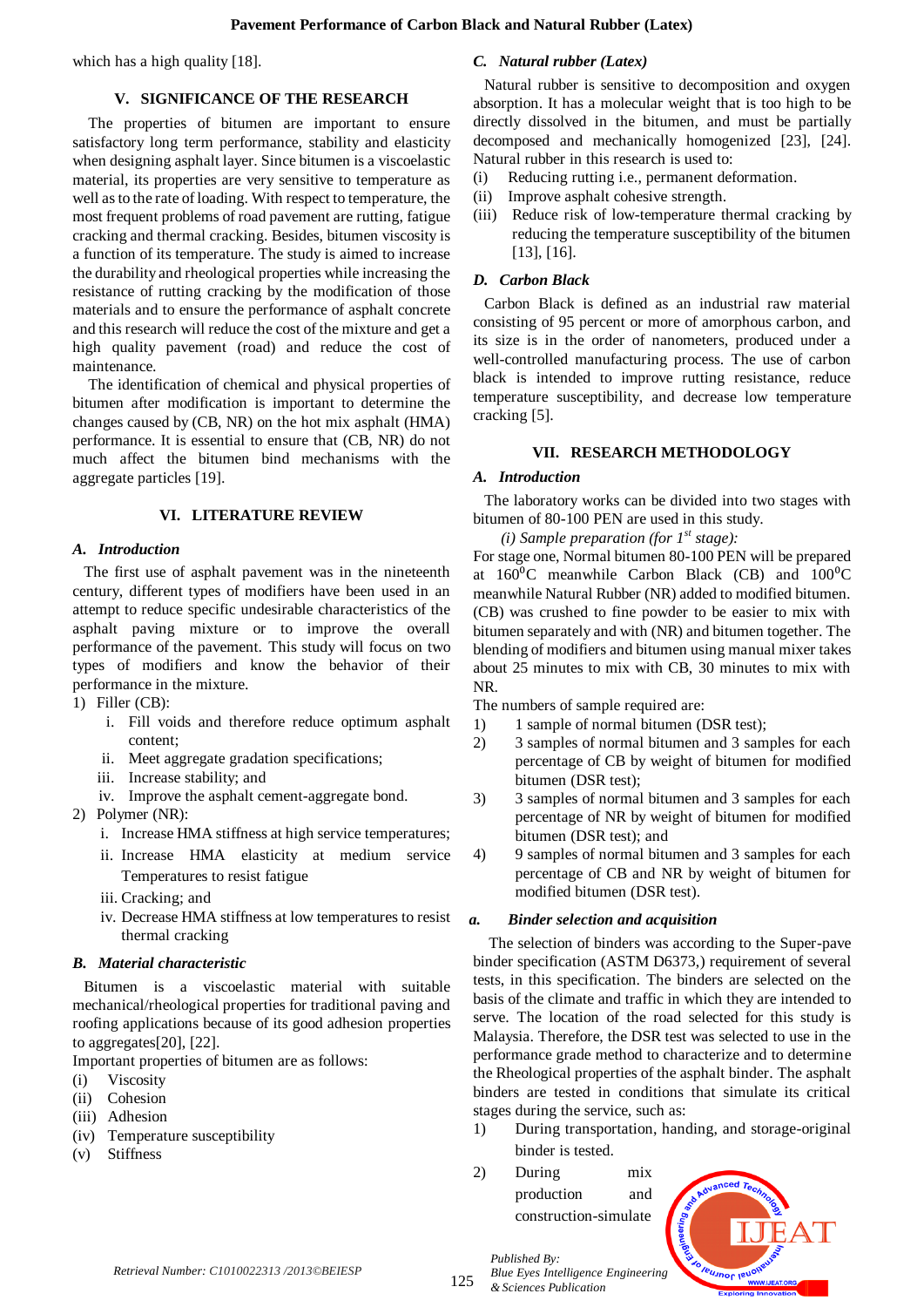d by short-term aging of the original binder, a rolling thin film oven (RTFO).

- 3) After 5 to 10 years of service simulated by long term aging the binder in the rolling thin film oven test plus the pressure aging vessel (PAV).
- 4) In the PAV, the RTFO residue is exposed to high air pressure and temperature for 20 hours to simulate the effect of long-term pavement aging.

# *(ii) Sample preparation (for 2nd stage):*

For stage two, Normal bitumen 80-100 PEN will be prepared to use with the different percentage but the temperature will be different to the mixture between the CB, NR, and bitumen and aggregate. The next steps show the Superpave mix design process.

The numbers of samples required are:

- 1) 2 samples for each percentage of bitumen content by weight of mixture for normal bitumen (Superpave Mix Design);
- 2) 2 samples for each percentage of bitumen content by weight of mixture for modified bitumen (Superpave Mix Design):
- 3) 2 samples for optimum normal bitumen content by weight of mixture (Rutting test), which involves sampling of the research population and the collection of data based on the questionnaire's survey.

#### *a. Aggregate gradations:*

The percentages of aggregate required for every sieve size were determined according to Superpave (SP-2/1996). Then the mass retained were calculated using the percent passing for every sample size. Table below summaries the percentage passing for the aggregate.

| Sieve Size (mm) | %Passing<br>By weight |  |  |
|-----------------|-----------------------|--|--|
| 19              | 99.31                 |  |  |
| 12.5            | 93.53                 |  |  |
| 9.5             | 88.61                 |  |  |
| 4.75            | 59.2                  |  |  |
| 2.36            | 46.63                 |  |  |
| 1.18            | 32.78                 |  |  |
| 0.600           | 23.3                  |  |  |
| 0.300           | 13.82                 |  |  |
| 0.075           | 4.99                  |  |  |

# *b. Super-pave mixture design:*

Many organizations have published Superpave mix design procedures. The publications are the Asphalt institute's Super-pave Mix Design, SP-2, second edition, the AASHTO test procedure, TP4, Preparation of Compacted Specimens of Modified and Unmodified Hot Mix Asphalt by means of the SHRP Gyration Compactor, and AASHTO PP2, short-and long-term aging of bituminous mixes. For the purpose of this study, the AAHSTO TP4 procedure was adopted.

A total of 90 specimens were prepared for compaction levels of (262 gyrations) and 18 specimens for compaction levels of (158 gyrations), fifteen mix type of (Bitumen, Natural Rubber and Carbon Black), two binder content for each type of mix with two specimens for each binder content, and one loose specimen for each mix prepared to determine the theoretical maximum density.

#### *A.Determination of optimum bitumen content (OBC)*

The optimum bitumen content is the amount that provides the desired air voids of 4% in the mix, according to Superpave second edition (SP-2). Table below shows the specification of bitumen content. Below are the procedures to obtain optimum bitumen content:

| Optimum        | specifications |      |      |
|----------------|----------------|------|------|
| <b>Bitumen</b> | Nini           | Ndes | Nmax |
| Content        |                | $=4$ |      |

#### *D. Performance test*

After having determined the OBC, two types of test were conducted in UTM to investigate the performance of the mixture after paving. Before conducting the tests, the 18 specimens with different percentages of OBC were prepared and each specimen's skin should be heated up to 40°C inside UTM and the tests were:

#### *A.Indirect tensile test (IDT)*

This test was conducted to evaluate the mixture stiffness test conforming to the AS 2891.13.1–1995, DD213: 1996, ASTM D4123–82 and AASHTO TP31-94. Calculation of the stress controlled was with British DD 213.

#### *B.Dynamic creep test*

Creep is defined as the continuous time dependent deformation under constant stress or load. Creep test data characterizes the permanent deformation properties of asphalt mixtures. Creep compliance and mix stiffness are good parameters for relative mix stability and the expected rut depth or permanent deformation.

Test was carried out on universal test machine (UTM), with feedback control hydraulic tester and in a temperature controlled environmental chamber. By loading and measuring, device data were collected and analyzed by automated testing system.

# **IX. DATA ANALYSIS AND DISCUSSION**

# *a. Data Collection*

All of these experimental works have been carried out in University Tun Hussein Onn Malaysia and University Technology Malaysia transportation and highway laboratories..

#### *b. Results and discussion*

#### *A. Introduction*

*Published By:*

*& Sciences Publication* 

The aim of this study was to investigate the viability of using CB and NR as modifiers to the binder and mixture. The laboratory tests were done and analysed to compare between the percentages of the modifiers and which percentage will give the better performance pavement.

# *B. Performance grade binder selection (PG)*

Performance grade was selected based on the climate

(temperature) and traffic load condition. The DSR was used to characterize the

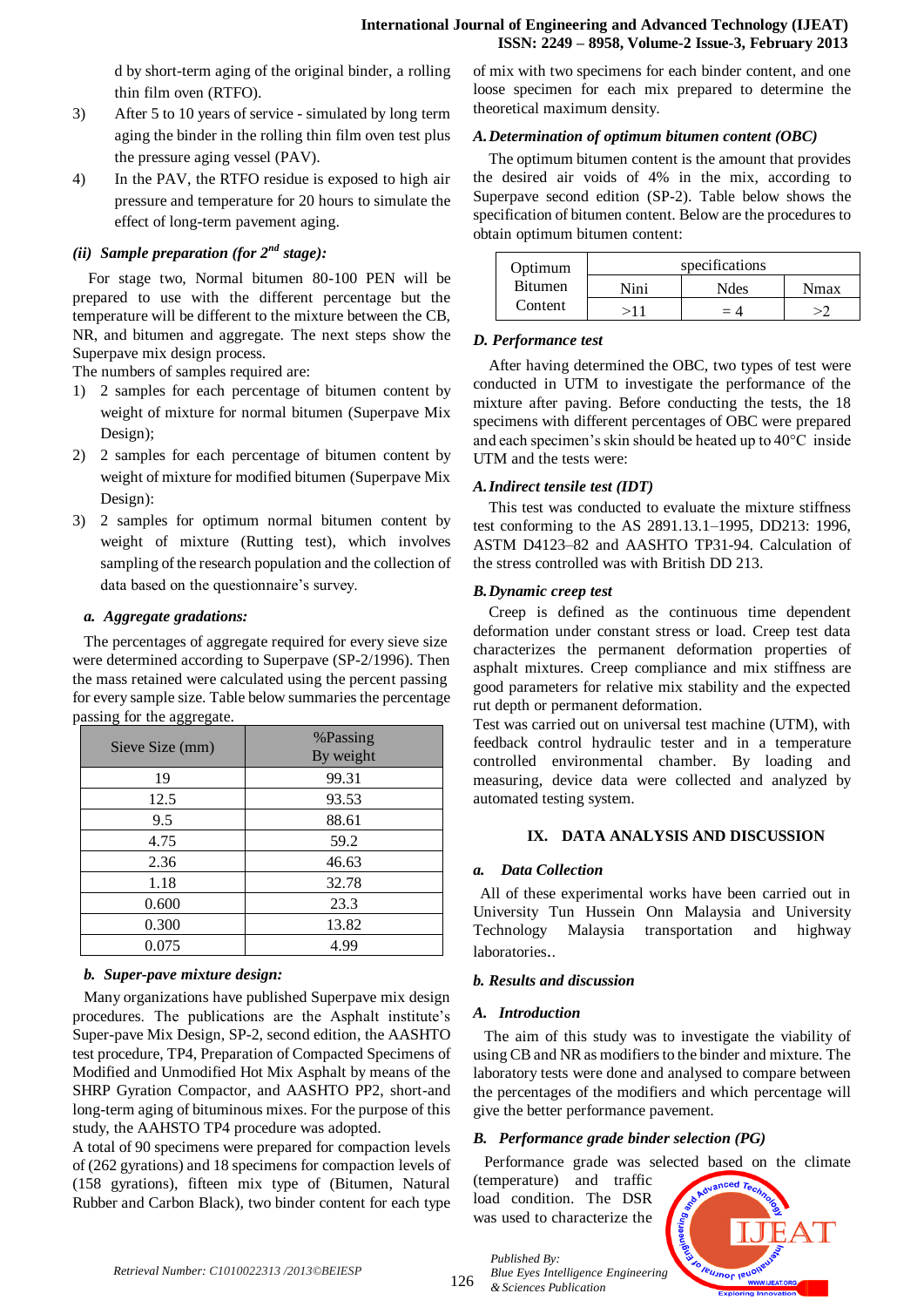viscous and elastic behavior and the three tests were carried out in order to obtain the max of PG with deferent percentage of modifiers.



The next figure illustrates the results of the tests after DSR of the specimens and the graph shows the comparison between the percentage of the modifiers (CB, NR). The PG index significantly increases with the increasing CB and NR content.

The PG values increase as the content of Carbon Black with Latex increases. The bitumen becomes harder and viscous.

This would be useful to obtain stiffer asphaltic concrete and will also increase the internal strength of bitumen. According to the physical properties of CB and Latex, it is expected that the CB and Latex will harden the bitumen.

#### *(ii) Rolling thin film oven*



RTFO test was carried out at a temperature of 163˚C for 85 minutes, during the second stage of the binder residue mix

and to prepare the aged binder materials and was represented short-term aging of the binder.

The figure shows the short-term aging value with various CB and Latex. There was a proportional increase in PG with the increase in Carbon Black and Latex, but it decreased compared to the original binder test. This decrease was due to the increase of temperature which represented for four years in life service.

#### *(iii) Pressure againg vessel*

PAV test was carried out during the third stage of the binder residue from RTFO test. The samples were exposed to high air pressure within temperature for 20 hours to simulate the effect of long term pavement aging, this test was represented after 5 to 10 years of service. The next Figure shows the graph of  $G^*$ sin (δ) value against temperature.

The figure shows that an increase in CB will increase  $G^*$ sin  $(\delta)$ , it means decreasing the crack resistance because it will make the bitumen more stiff and brittle, increase NR will decrease  $G^*$ sin  $(\delta)$  it means, will increase the crack resistance because NR has a good elastic recovery. 10, 15, 20% CB with 3% NR has a higher stiffness, it means that it will not resist the crack but, as shown in the figure when increasing the NR to 5% the  $G*sin(\delta)$  became lowest and this is a better resistance to the crack.

#### *C. Aggregate gradation*



In Superpave specification there is an area called restricted zone between sieve number 2.36mm and 0.300mm. The main use of Carbon Black in this study was included as filler, which will increase the percentage of passing to avoid the crossing with that zone as shown in the next figure.



#### *D. Performance test*

*Published By:*

*& Sciences Publication* 

Performance tests were used to relate laboratory Superpave mix design to the



*Retrieval Number: C1010022313 /2013©BEIESP*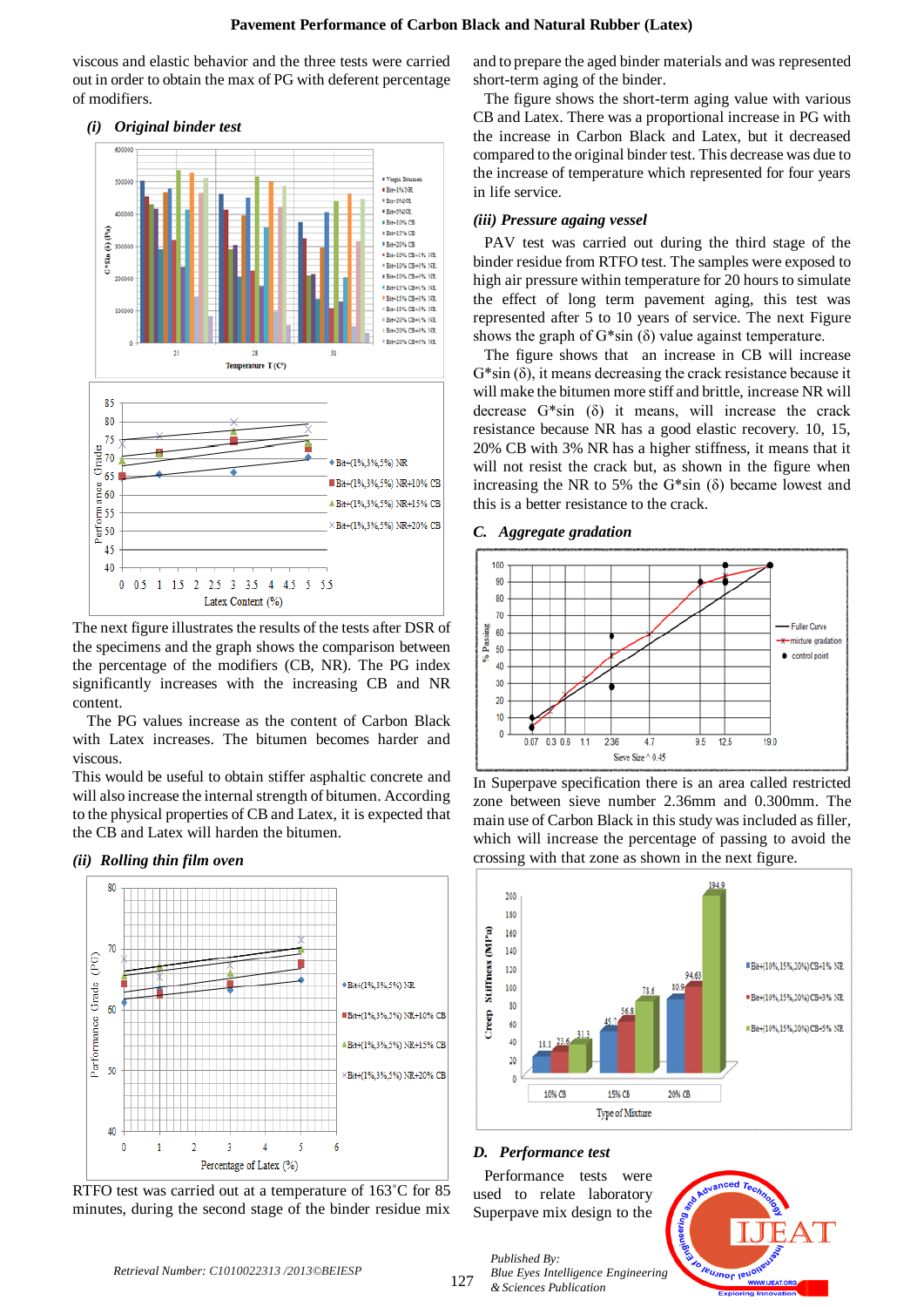actual field performance. The next two tests were intended to evaluate the percentage that is consistent with 40C° temperature which gives a better and more fundamental performance.

#### 2000 1800 1600 modulus (MPa) 1400 1200 **BR#+(10% 15% 20% 1CR+1% NR** 1000 \$00 Bit+(10%.15%.20% )CB+3% NR 600 **Stiffness** 400  $200$ "Bit+(10%,15%,20% )CB+5% NR 10% CB 15% CB 20% CB **Mixture Content** (%)

# *(i) Indirect tensile test (IDT)*

The indirect tensile test in this study was used to measure the stiffness modulus and will represent the first of the two tests that were presented according to British DD 213: 1993 method to evaluate the sensitivity of mixture obtained to the damage caused by temperature. The summary of the IDT (stiffness modulus) values with different percentages of mixture are shown in the next figure.

The Figure shows that the increase in CB has different effects on the design mixes. When the NR content was increased to 3% and 5%, the design mixes seem to lose its elasticity as shown in the above figure. The lost in stiffness may be due to the effect of temperature on CB. NR when exposed to high temperature will loose its elasticity and become brittle when it is cold after heating. Thus, the stiffness modulus is higher compared to low values of NR. CB when heated will be more elastic as compared to its original properties. This is clearly demonstrated in the middle and right columns. Even though with high NR values of 3% and 5%, it still manages to sustain and have an effect on the design mix elasticity, and the figure also demonstrates that with an NR of 1% the stiffness modulus seems to increase proportionally but with less values than when NR are set at 3% and 5%. This effect shows that the design mixes are more elastic and prone to temperature changes whereas for design mixes with NR of 3% and 5%, they are stiffer and may perform better at high loading temperatures.

# *(ii) Dynamic creep test*

The dynamic creep occurs under fluctuating load or temperature and that could cause permanent deformation. This test according to British DD 213: 1993 method was carried out to obtain the creep stiffness values with a constant 40°C temperature. The next figure shows the creep stiffness results test.

From the tests conducted, a graph was produced as shown in Figure above, with the increase of CB, the design mixes seem to demonstrate an increase in creep stiffness values. However, when the NR percentages were increased, the creep stiffness increases were more pertinent especially when 20% of CB was mixed with 5% of NR. This indicates that higher CB and NR mixes were able to sustain a higher loading. This behavior is advantage for road design mixes especially for hot weather conditions but, it may have some disadvantages such as:

- (i) It will lose its elasticity/flexibility faster than the original mixes.
- (ii) The design mixes will be more brittle and prone to cracking and deformation.

The value of 194.9 MPa, the design mix of 20% CB and 5% of NR indicates that the creep stiffness can increase temporary with an increase in NR. As explained earlier, the NR has a direct impact on elasticity and stiff values due to its properties whereas, when heated it will become hardened and brittle, Even though the design mix may sustain higher loads and produce high creep stiffness values, but the mix will not have a long serviceability as a flexible road pavement.

# **X. CONCLUSION AND RECOMMENDATION**

#### *A. Introduction*

The aim of this study was to compare the performance pavement with various percentages of carbon black and natural rubber as modifiers by Superpave mix design method to evaluate the effects of using modifiers on improving the resistance permanent deformation (rutting). This chapter will include the conclusions and recommendations on the experimental works conducted in this study.

#### *B. Conclusion*

This study covered all the processes from primarily stages of design up to the analysis of the data obtained.

- (i) The results of the laboratory and the predicated pavement performance have shown that the two modifiers used in this research can improve the mechanical properties of paving mixture in the reduction of distress factors and increasing expected pavement life.
- (ii) It can be noted that the performance of hot mix asphalt (HMA) mixes was significantly affected with the increasing percentage of the addition of carbon black and natural rubber (latex).
- (iii) Optimum bitumen content (OBC) values were obtained to increase as the percentage of carbon black and latex increased.
- (iv) Following is a brief summary of the improved characteristics of mixtures with the addition of each of the modifiers:
	- 1) From the laboratory test results, it can be concluded that latex modified paving mixture has a moderate effect in improving paving mixture stiffness and reducing permanent deformation (rutting) and shows that latex modified binders improve the elasticity of the binders.
	- 2) The laboratory test results show that carbon black modified was the most promising in improving resistance to permanent deformation with high and low viscosity.

The results of laboratory tests and pavement prediction on carbon black and latex were promising and will form a basis for future utilization. Road experiments should, therefore, be carried out to establish that these improvements are reflected

in better road performance under actual condition

*& Sciences Publication* 

*Published By:*